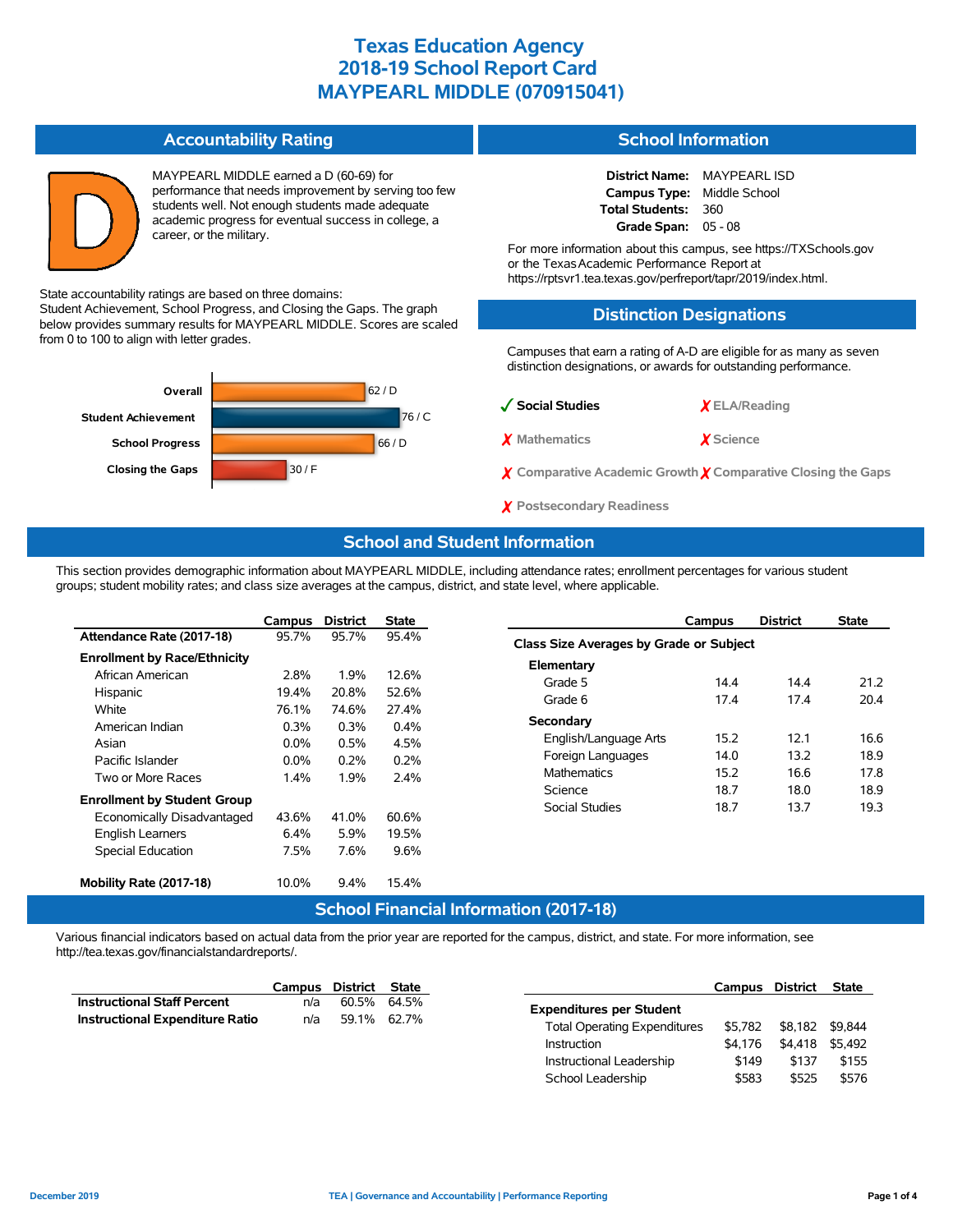### **STAAR Outcomes**

This section provides STAAR performance and Academic Growth outcomes. Academic Growth measures whether students are maintaining performance or improving from year to year.

|                                                                                    |      |       |     |     |                                   |     |       |          |                          |                              | Two or                   |        |
|------------------------------------------------------------------------------------|------|-------|-----|-----|-----------------------------------|-----|-------|----------|--------------------------|------------------------------|--------------------------|--------|
|                                                                                    |      |       |     |     | African                           |     |       | American |                          | Pacific                      | More                     | Econ   |
|                                                                                    |      | State |     |     | District Campus American Hispanic |     | White | Indian   | Asian                    | <b>Islander</b>              | Races                    | Disadv |
| STAAR Performance Rates at Approaches Grade Level or Above (All Grades Tested)     |      |       |     |     |                                   |     |       |          |                          |                              |                          |        |
| All Subjects                                                                       | 2019 | 78%   | 77% | 75% | 79%                               | 63% | 78%   |          |                          |                              | 64%                      | 64%    |
|                                                                                    | 2018 | 77%   | 77% | 77% | 75%                               | 64% | 80%   |          | $\ast$                   | L,                           | 100%                     | 66%    |
| ELA/Reading                                                                        | 2019 | 75%   | 74% | 73% | 75%                               | 59% | 77%   |          |                          | $\qquad \qquad \blacksquare$ | 60%                      | 60%    |
|                                                                                    | 2018 | 74%   | 74% | 75% | 80%                               | 66% | 77%   |          |                          | $\overline{a}$               | 100%                     | 61%    |
| Mathematics                                                                        | 2019 | 82%   | 78% | 77% | 75%                               | 64% | 80%   |          |                          |                              | 80%                      | 65%    |
|                                                                                    | 2018 | 81%   | 76% | 79% | 80%                               | 63% | 82%   |          | *                        | $\overline{\phantom{a}}$     | 100%                     | 68%    |
| Writing                                                                            | 2019 | 68%   | 63% | 57% | $\ast$                            | 57% | 57%   |          |                          |                              |                          | 45%    |
|                                                                                    | 2018 | 66%   | 63% | 71% | $\ast$                            | 57% | 75%   |          | $\overline{\phantom{0}}$ |                              | $\overline{a}$           | 66%    |
| Science                                                                            | 2019 | 81%   | 85% | 82% | 100%                              | 69% | 84%   |          | $\overline{\phantom{0}}$ |                              | *                        | 74%    |
|                                                                                    | 2018 | 80%   | 85% | 79% | 83%                               | 62% | 83%   |          | *                        |                              | ∗                        | 71%    |
| Social Studies                                                                     | 2019 | 81%   | 86% | 82% | $\ast$                            | 69% | 85%   |          | $\overline{\phantom{0}}$ |                              | $\ast$                   | 77%    |
|                                                                                    | 2018 | 78%   | 86% | 78% | $\ast$                            | 68% | 81%   |          | *                        |                              | $\ast$                   | 68%    |
|                                                                                    |      |       |     |     |                                   |     |       |          |                          |                              |                          |        |
| STAAR Performance Rates at Meets Grade Level or Above (All Grades Tested)          |      |       |     |     |                                   |     |       |          |                          |                              |                          |        |
| All Subjects                                                                       | 2019 | 50%   | 47% | 40% | 29%                               | 29% | 44%   |          |                          | $\overline{\phantom{a}}$     | 36%                      | 28%    |
|                                                                                    | 2018 | 48%   | 47% | 44% | 22%                               | 28% | 48%   |          | *                        | $\overline{\phantom{a}}$     | 88%                      | 29%    |
| ELA/Reading                                                                        | 2019 | 48%   | 44% | 38% | 25%                               | 26% | 42%   |          |                          | $\overline{a}$               | 40%                      | 26%    |
|                                                                                    | 2018 | 46%   | 46% | 44% | 40%                               | 23% | 49%   |          |                          | $\overline{\phantom{a}}$     | 80%                      | 28%    |
| Mathematics                                                                        | 2019 | 52%   | 46% | 40% | 25%                               | 30% | 43%   |          |                          | $\overline{\phantom{a}}$     | 40%                      | 24%    |
|                                                                                    | 2018 | 50%   | 38% | 39% | 10%                               | 26% | 43%   |          | *                        | $\overline{\phantom{a}}$     | 80%                      | 24%    |
| Writing                                                                            | 2019 | 38%   | 31% | 25% | $\ast$                            | 24% | 25%   |          |                          |                              | $\overline{a}$           | 16%    |
|                                                                                    | 2018 | 41%   | 35% | 42% | $\ast$                            | 29% | 46%   |          |                          |                              |                          | 34%    |
| Science                                                                            | 2019 | 54%   | 53% | 51% | 40%                               | 42% | 53%   |          |                          |                              | *                        | 42%    |
|                                                                                    | 2018 | 51%   | 56% | 47% | 17%                               | 30% | 52%   |          | *                        |                              | $\ast$                   | 32%    |
| Social Studies                                                                     | 2019 | 55%   | 63% | 49% | $\ast$                            | 23% | 55%   |          |                          |                              | *                        | 46%    |
|                                                                                    | 2018 | 53%   | 62% | 51% | $\ast$                            | 47% | 52%   |          | $\ast$                   |                              | $\ast$                   | 39%    |
|                                                                                    |      |       |     |     |                                   |     |       |          |                          |                              |                          |        |
| STAAR Performance Rates at Masters Grade Level (All Grades Tested)<br>All Subjects | 2019 | 24%   | 20% | 19% | 13%                               | 7%  | 22%   |          |                          |                              | 21%                      | 13%    |
|                                                                                    | 2018 | 22%   | 19% | 19% | 3%                                | 11% | 22%   |          | $\ast$                   | $\overline{\phantom{a}}$     | 50%                      | 11%    |
| ELA/Reading                                                                        | 2019 | 21%   | 16% | 19% | 0%                                | 8%  | 22%   |          |                          |                              | 20%                      | 13%    |
|                                                                                    |      |       |     |     |                                   |     |       |          |                          | $\overline{\phantom{a}}$     |                          |        |
|                                                                                    | 2018 | 19%   | 16% | 23% | $0\%$                             | 9%  | 26%   |          |                          | $\overline{a}$               | 60%                      | 11%    |
| Mathematics                                                                        | 2019 | 26%   | 19% | 15% | 13%                               | 6%  | 17%   |          | $\ast$                   | $\overline{\phantom{a}}$     | 20%                      | 10%    |
|                                                                                    | 2018 | 24%   | 16% | 13% | 0%<br>$\ast$                      | 3%  | 15%   |          |                          |                              | 40%                      | 7%     |
| Writing                                                                            | 2019 | 14%   | 11% | 11% | $\ast$                            | 10% | 12%   |          |                          |                              |                          | 7%     |
|                                                                                    | 2018 | 13%   | 7%  | 8%  |                                   | 7%  | 9%    |          | $\overline{\phantom{0}}$ |                              | $\overline{\phantom{a}}$ | 3%     |
| Science                                                                            | 2019 | 25%   | 22% | 27% | 20%                               | 8%  | 32%   |          |                          |                              | *                        | 17%    |
|                                                                                    | 2018 | 23%   | 26% | 25% | $0\%$                             | 19% | 27%   |          | $\ast$                   |                              | *                        | 15%    |
| Social Studies                                                                     | 2019 | 33%   | 39% | 30% |                                   | 8%  | 34%   |          |                          |                              |                          | 23%    |
|                                                                                    | 2018 | 31%   | 33% | 32% | $\ast$                            | 32% | 33%   |          | *                        |                              | ∗                        | 24%    |
| Academic Growth Score (All Grades Tested)                                          |      |       |     |     |                                   |     |       |          |                          |                              |                          |        |
| <b>Both Subjects</b>                                                               | 2019 | 69    | 66  | 64  | 61                                | 60  | 65    |          |                          |                              | 55                       | 62     |
|                                                                                    | 2018 | 69    | 61  | 61  | 63                                | 63  | 60    |          | $\ast$                   |                              | 85                       | 58     |
| ELA/Reading                                                                        | 2019 | 68    | 64  | 63  | 64                                | 59  | 64    |          |                          | $\overline{a}$               | 60                       | 62     |
|                                                                                    | 2018 | 69    | 61  | 64  | 50                                | 71  | 62    |          |                          | $\overline{a}$               | 70                       | 59     |
| <b>Mathematics</b>                                                                 | 2019 | 70    | 68  | 65  | 57                                | 62  | 66    |          |                          |                              | 50                       | 61     |
|                                                                                    | 2018 | 70    | 60  | 59  | 75                                | 55  | 58    |          | $\ast$                   |                              | 100                      | 56     |
|                                                                                    |      |       |     |     |                                   |     |       |          |                          |                              |                          |        |

? Indicates that the data for this item were statistically improbable or were reported outside a reasonable range.<br>- Indicates zero observations reported for this group.<br>\* Indicates results are masked due to small numbers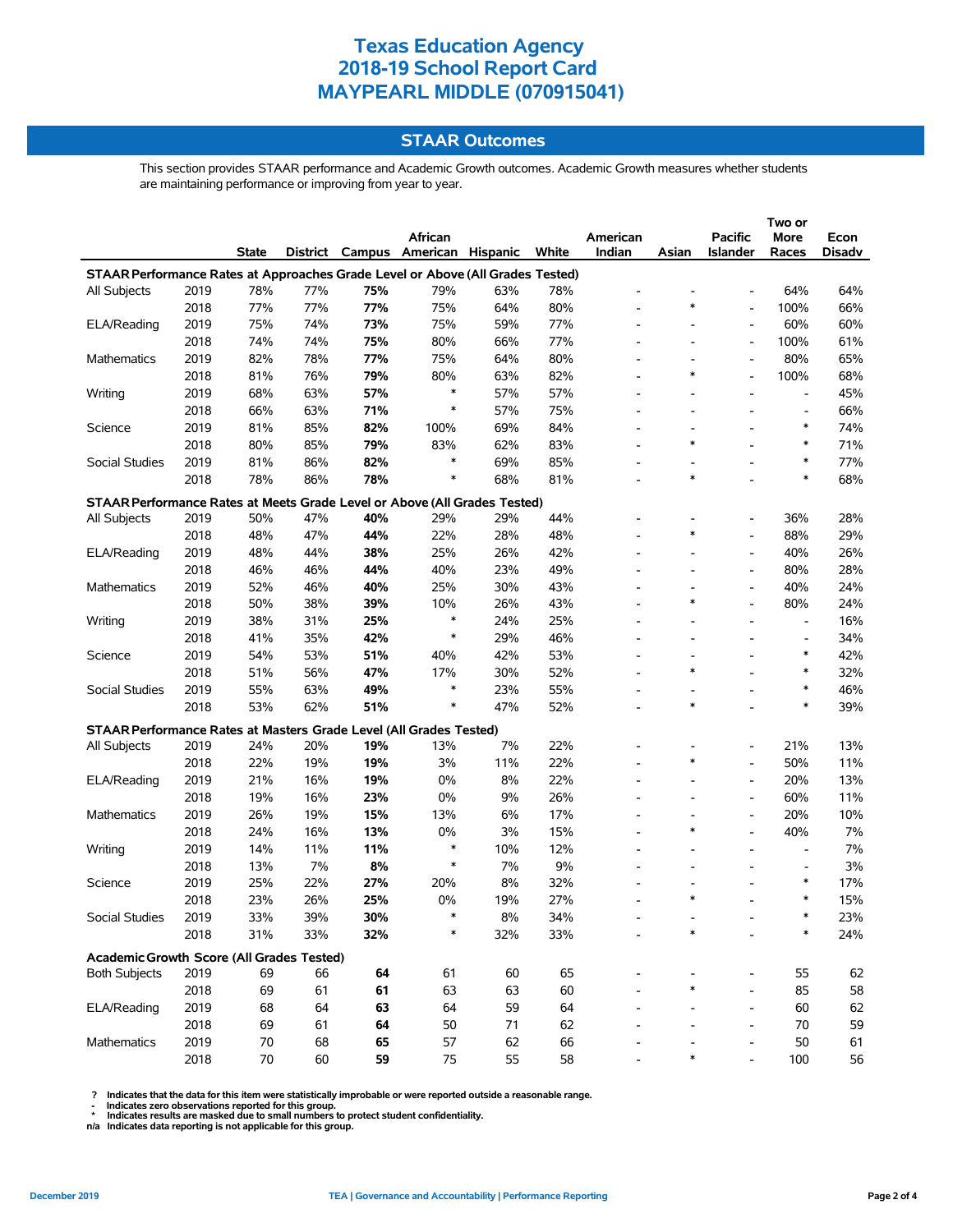### **Prior-Year Non-Proficient and Student Success Initiative STAAR Outcomes**

Progress of Prior-Year Non-Proficient Students shows STAAR performance rates for students who did not perform satisfactorily in 2017-18 but did in 2018-19. Student Success Initiative shows rates related to the requirement for students to demonstrate proficiency on the reading and mathematics STAAR in grades 5 and 8.

|                                                |                                             |          |                                                          | Two or                                                                |                 |       |          |       |                 |       |        |  |
|------------------------------------------------|---------------------------------------------|----------|----------------------------------------------------------|-----------------------------------------------------------------------|-----------------|-------|----------|-------|-----------------|-------|--------|--|
|                                                |                                             |          |                                                          | African                                                               |                 |       | American |       | Pacific         | More  | Econ   |  |
|                                                | State                                       | District |                                                          | Campus American                                                       | <b>Hispanic</b> | White | Indian   | Asian | <b>Islander</b> | Races | Disadv |  |
| Progress of Prior-Year Non-Proficient Students |                                             |          |                                                          |                                                                       |                 |       |          |       |                 |       |        |  |
| Sum of Grades 4-8                              |                                             |          |                                                          |                                                                       |                 |       |          |       |                 |       |        |  |
| Reading                                        |                                             |          |                                                          |                                                                       |                 |       |          |       |                 |       |        |  |
| 2019                                           | 41%                                         | 41%      | 42%                                                      |                                                                       | 29%             | 46%   |          |       |                 |       | 26%    |  |
| 2018                                           | 38%                                         | 29%      | 33%                                                      |                                                                       | 23%             | 35%   |          |       |                 |       |        |  |
| <b>Mathematics</b>                             |                                             |          |                                                          |                                                                       |                 |       |          |       |                 |       |        |  |
| 2019                                           | 45%                                         | 39%      | 39%                                                      |                                                                       | 25%             | 44%   |          |       |                 |       | 12%    |  |
| 2018                                           | 47%                                         | 34%      | 42%                                                      |                                                                       | 25%             | 47%   |          |       |                 |       |        |  |
|                                                | <b>Students Success Initiative</b>          |          |                                                          |                                                                       |                 |       |          |       |                 |       |        |  |
| <b>Grade 5 Reading</b>                         |                                             |          |                                                          |                                                                       |                 |       |          |       |                 |       |        |  |
|                                                |                                             |          |                                                          | Students Meeting Approaches Grade Level on First STAAR Administration |                 |       |          |       |                 |       |        |  |
| 2019                                           | 78%                                         | 69%      | 69%                                                      | ∗                                                                     | 50%             | 75%   |          |       |                 |       | 25%    |  |
|                                                |                                             |          | Students Requiring Accelerated Instruction               |                                                                       |                 |       |          |       |                 |       |        |  |
| 2019                                           | 22%                                         | 31%      | 31%                                                      | $\ast$                                                                | 50%             | 25%   |          |       |                 |       | 75%    |  |
|                                                | <b>STAAR Cumulative Met Standard</b>        |          |                                                          |                                                                       |                 |       |          |       |                 |       |        |  |
| 2019                                           | 86%                                         | 79%      | 79%                                                      |                                                                       | 64%             | 81%   |          |       |                 |       | 38%    |  |
|                                                | <b>Grade 5 Mathematics</b>                  |          |                                                          |                                                                       |                 |       |          |       |                 |       |        |  |
|                                                |                                             |          |                                                          | Students Meeting Approaches Grade Level on First STAAR Administration |                 |       |          |       |                 |       |        |  |
| 2019                                           | 83%                                         | 63%      | 63%                                                      |                                                                       | 57%             | 64%   |          |       |                 |       | 13%    |  |
|                                                |                                             |          |                                                          |                                                                       |                 |       |          |       |                 |       |        |  |
| 2019                                           | 17%                                         | 38%      | <b>Students Requiring Accelerated Instruction</b><br>38% |                                                                       | 43%             | 36%   |          |       |                 |       | 88%    |  |
|                                                |                                             |          |                                                          |                                                                       |                 |       |          |       |                 |       |        |  |
| 2019                                           | <b>STAAR Cumulative Met Standard</b><br>90% | 72%      | 72%                                                      |                                                                       | 57%             | 74%   |          |       |                 |       | 25%    |  |
|                                                |                                             |          |                                                          |                                                                       |                 |       |          |       |                 |       |        |  |
| <b>Grade 8 Reading</b>                         |                                             |          |                                                          |                                                                       |                 |       |          |       |                 |       |        |  |
|                                                |                                             |          |                                                          | Students Meeting Approaches Grade Level on First STAAR Administration |                 |       |          |       |                 |       |        |  |
| 2019                                           | 78%                                         | 73%      | 73%                                                      |                                                                       | 54%             | 79%   |          |       |                 |       |        |  |
|                                                |                                             |          | <b>Students Requiring Accelerated Instruction</b>        |                                                                       |                 |       |          |       |                 |       |        |  |
| 2019                                           | 22%                                         | 27%      | 27%                                                      | $\ast$                                                                | 46%             | 21%   |          |       |                 |       |        |  |
|                                                | <b>STAAR Cumulative Met Standard</b>        |          |                                                          |                                                                       |                 |       |          |       |                 |       |        |  |
| 2019                                           | 85%                                         | 91%      | 91%                                                      |                                                                       | 77%             | 95%   |          |       |                 |       |        |  |
|                                                | <b>Grade 8 Mathematics</b>                  |          |                                                          |                                                                       |                 |       |          |       |                 |       |        |  |
|                                                |                                             |          |                                                          | Students Meeting Approaches Grade Level on First STAAR Administration |                 |       |          |       |                 |       |        |  |
| 2019                                           | 82%                                         | 88%      | 88%                                                      | ∗                                                                     | 86%             | 90%   |          |       |                 |       |        |  |
|                                                |                                             |          | <b>Students Requiring Accelerated Instruction</b>        |                                                                       |                 |       |          |       |                 |       |        |  |
| 2019                                           | 18%                                         | 12%      | 12%                                                      |                                                                       | 14%             | 10%   |          |       |                 |       |        |  |
|                                                | <b>STAAR Cumulative Met Standard</b>        |          |                                                          |                                                                       |                 |       |          |       |                 |       |        |  |
| 2019                                           | 88%                                         | 88%      | 88%                                                      |                                                                       | 86%             | 90%   |          |       |                 |       |        |  |
|                                                |                                             |          |                                                          |                                                                       |                 |       |          |       |                 |       |        |  |

 **? Indicates that the data for this item were statistically improbable or were reported outside a reasonable range.**

 **- Indicates zero observations reported for this group. \* Indicates results are masked due to small numbers to protect student confidentiality.**

**n/a Indicates data reporting is not applicable for this group.**